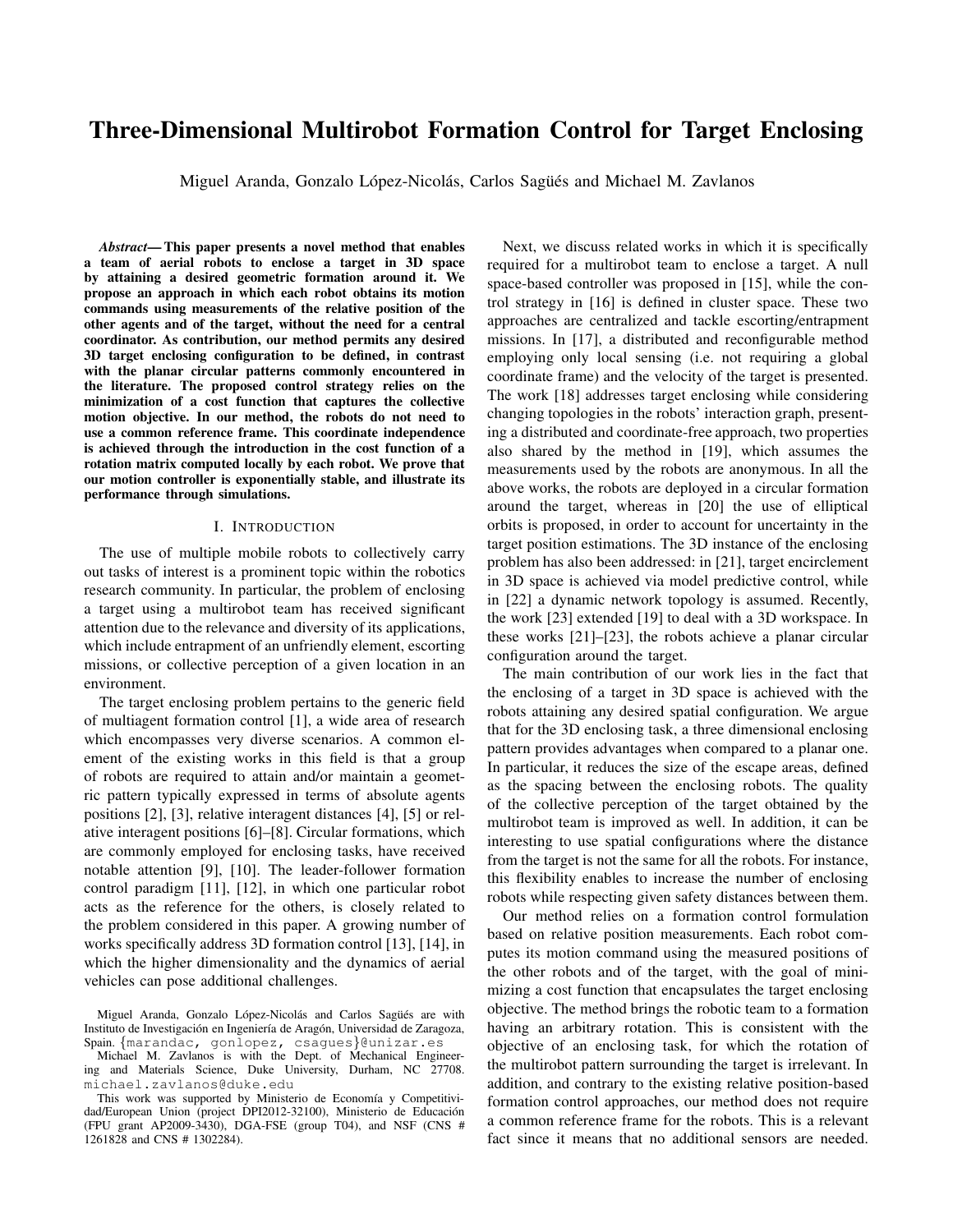Besides, the robots do not rely on the availability of a global reference which could be considered superfluous taking into account the essence of an enclosing mission, in which the focus is on the target.

In the approach we propose, the agents use global information. In this respect, we observe that for the enclosing of a single target, the number of robots required is typically modest, as illustrated by the works cited above. Therefore, the scalability of the system is not as important for this task as it is for those problems where large multirobot teams may be involved. We formally prove that the proposed control method is exponentially stable, and analyze its characteristics regarding collision avoidance and connectivity maintenance.

# **II. PROBLEM FORMULATION**

Consider a group of  $N-1$  robots in  $\mathbb{R}^3$ . Each robot is identified by an index  $i \in 1, ..., N-1$  and its dynamics can be expressed through a single integrator model, i.e. it satisfies:

$$
\dot{\mathbf{q}}_{i} = \mathbf{u}_{i},\tag{1}
$$

where  $\mathbf{q}_i \in \mathbb{R}^3$  denotes the position vector of robot i and  $u_i \in \mathbb{R}^3$  is its control input. Let us denote as  $q_N \in \mathbb{R}^3$ the position of the target, i.e. the entity which the multirobot team is tasked to enclose. The robots and target positions are expressed in an arbitrary global reference frame.

We define a desired configuration, or formation shape, by a certain, fixed, reference layout of the  $N-1$  robots in their configuration space. We consider the desired configuration as encoded through a set of inter-robot relative position vectors. Thus, let us denote as  $\mathbf{c}_{ii} \in \mathbb{R}^3$   $\forall i, j \in 1, ..., N-1$ , the vector from  $i$  to  $j$  in the reference layout that defines the desired configuration. We then consider that the robots are in the desired configuration if this layout has been achieved, up to a rotation and translation common to all the robots. Let us define the desired vectors from the target to each of the  $N-1$  robots as  $\mathbf{c}_{N_i}$   $\forall i \in 1, ..., N-1$ , and consider that the desired position of the target is in the centroid of the desired configuration, i.e.  $\sum_{i \in 1,...,N-1} c_{Ni} = 0$ . This paper addresses the following problem:

*Problem 1:* Given an initial configuration in which the robots and the target are in arbitrary positions, the robots are required to reach a set of final positions such that the robotic group is in the desired configuration and the target is in the centroid of the group.

Each robot is assumed to be able to compute, either through sensing or communications with the other robots, an estimation of the relative position of every other robot in the group and of the target. This is the only information used by the proposed control strategy, which is described in the following section.

## **III. TARGET ENCLOSING STRATEGY**

This section describes the proposed multirobot control strategy to carry out the target enclosing task. Let us define the following cost function:

$$
\gamma = \sum_{i} \sum_{j} ||\mathbf{q_{ij}} - \mathbf{R} \mathbf{c_{ij}}||_F^2, \tag{2}
$$

where the the sums are carried out over the set  $1, ..., N$ , and the subscript F denotes the Frobenius norm,  $q_{ii} = q_i - q_i$ , and  $\mathbf{R} \in SO(3)$  is a rotation matrix. The cost function is a sum of squared distances that expresses how separated the set of robots is from achieving the desired configuration surrounding the target. The introduction in  $(2)$  of the rotation matrix R makes our control method independent of a global coordinate system, as discussed below. We compute this matrix so as to minimize  $\gamma$ . For this, let us define the following matrices obtained by stacking the interagent position vectors:

$$
\mathbf{Q} = [\mathbf{q}_{11}...\mathbf{q}_{1N} \; \mathbf{q}_{21}...\mathbf{q}_{2N}...\mathbf{q}_{N1}...\mathbf{q}_{NN}]^{T}
$$
  

$$
\mathbf{C} = [\mathbf{c}_{11}...\mathbf{c}_{1N} \; \mathbf{c}_{21}...\mathbf{c}_{2N}...\mathbf{c}_{N1}...\mathbf{c}_{NN}]^{T}.
$$
 (3)

The size of Q and C is  $N^2 \times 3$ . It turns out that we can find the rotation matrix that minimizes  $\gamma$  using the Kabsch algorithm [24], which employs Singular Value Decomposition (SVD) to compute the rotation that aligns two sets of vectors with minimum quadratic error. In particular, let us define the matrix  $\mathbf{A} = \mathbf{C}^T \mathbf{Q}$ , of size  $3 \times 3$ . An analytical expression for the solution to this problem can be given as follows:

$$
\mathbf{R} = (\mathbf{A}^T \mathbf{A})^{1/2} \mathbf{A}^{-1},\tag{4}
$$

which is not always applicable (e.g. if  $A$  is singular). In contrast, the method in [24] always gives a solution. Specifically, denoting the SVD of **A** as follows:  $A = USV<sup>T</sup>$ , the rotation matrix we look for is given by:

$$
\mathbf{R} = \mathbf{V} \mathbf{D} \mathbf{U}^T = \mathbf{V} \begin{pmatrix} 1 & 0 & 0 \\ 0 & 1 & 0 \\ 0 & 0 & d \end{pmatrix} \mathbf{U}^T, \quad (5)
$$

where  $d = sign(det(VU^T))$ . This SVD-based method is known to give a unique solution unless  $rank(A) < 2$  or the smallest singular value of  $A$  is degenerate [25]. Let us note that, for efficiency, A can be computed as  $A = C_0^T Q_0$ , where  $\mathbf{Q_o} = [\mathbf{q_{1o}} \dots \mathbf{q_{No}}]^T$ ,  $\mathbf{C_o} = [\mathbf{c_{1o}} \dots \mathbf{c_{No}}]^T$ .  $\mathbf{C_o}$  and  $Q_0$  are  $N \times 3$  matrices, and  $q_0$  and  $c_0$  are defined as the centroids of the current and desired sets of robot positions, respectively.

We define the control law for each agent  $i$  as follows:

$$
\dot{\mathbf{q}}_{i} = K_c(\mathbf{q}_{Ni} - \mathbf{R}\mathbf{c}_{Ni}),\tag{6}
$$

where  $K_c$  is a positive control gain. It is important to note that each robot can compute its control input in its own local coordinate frame. Observe first that  $q_{ii}$  are relative measurements, and therefore, there is no need for a common coordinate origin for the robots. The same holds for the measurement of the centroid of the robots' positions. Furthermore, the specific orientation of each robot's reference frame is irrelevant. In order to illustrate that a common reference is not needed, let us denote as  $P_i \in SO(3)$  the relative rotation matrix between the global frame and the local frame in which *i* operates, i.e.  $\mathbf{q}_i^{\mathbf{P}} = \mathbf{P}_i \mathbf{q}_i$ , with  $\mathbf{q}_i^{\mathbf{P}}$  being the position of  $i$  in a frame centered in the global origin and aligned with the local frame. It can be readily observed that the rotation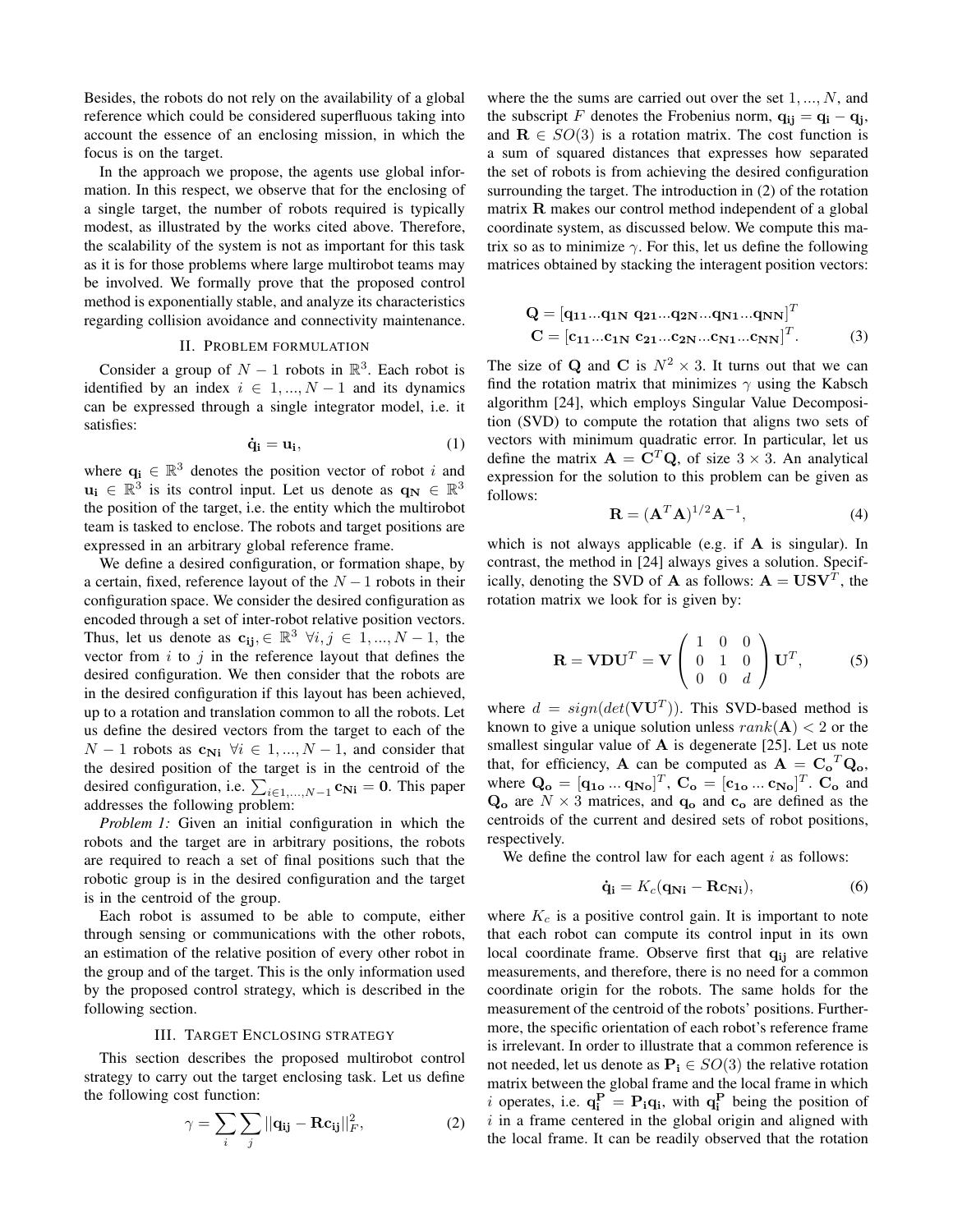matrix computed by robot  $i$ , which minimizes  $(2)$ , is equal to  $P_iR$ . Thus, the control law computed in the local frame has the form (6) when expressed in the global one.

Note, as well, that in a scenario where the robots sense locally only partial information of the system and obtain the rest through communications, a global reference is not needed either. Indeed, assume that robots  $i$  and  $j$  can sense and communicate with each other. Clearly,  $i$  can compute the rotation between its local frame and  $j's$  local frame, since  $i$  knows the vector  $q_{ij}$  expressed in both frames. Thus,  $i$ can compute the positions, in its own frame, of the robots sensed by  $i$ . By extension, considering connected sensing and communication topologies, it can do so for all the robots.

# IV. STABILITY ANALYSIS

This section analyzes the stability of the target enclosing strategy. Let us make the following assumption:

A1:  $rank(A) > 1$  and the smallest singular value of A is nondegenerate at every time instant.

We obtain the following result:

*Proposition 1:* If A1 holds, given a static target and a set of robots which evolve according to the control law (6), the multirobot team converges exponentially to the desired configuration, with the target at the centroid of the set.

*Proof:* The proof proceeds by showing that  $\dot{\mathbf{R}} = \mathbf{0}$   $\forall t$ and inferring exponential stability from that fact. Observe first that in our controller  $(6)$  it is satisfied that  $\bf{R}$ , obtained using (5), is such that it minimizes  $\gamma$ . Therefore, the gradient of  $\gamma$  with respect to the rotation matrix **R** must be null. Let us express (2) as  $\gamma = \sum_i \sum_j \gamma_{ij}$ , with  $\gamma_{ij} = ||\mathbf{q_{ij}} - \mathbf{R} \mathbf{c_{ij}}||_F^2$ , and note that  $\mathbf{A} = \sum_i \sum_j \mathbf{A_{ij}}$ , where  $\mathbf{A_{ij}} = \mathbf{c_{ij}} \mathbf{q_{ij}}^T$ . From [26], where the gradients are derived for a function analogous to  $\gamma_{ij}$ , we have:

$$
\nabla_{\mathbf{R}} \gamma_{ij} = \mathbf{R}^T \mathbf{A}_{ij}^T - \mathbf{A}_{ij} \mathbf{R}.
$$
 (7)

We can directly compute  $\nabla_{\bf R} \gamma$ , and impose the condition that it has to be null. This gives:

$$
\nabla_{\mathbf{R}} \gamma = \mathbf{R}^T \mathbf{A}^T - \mathbf{A} \mathbf{R} = \mathbf{0}.
$$
 (8)

Considering that  $R$  is differentiable, we obtain, by differentiating (8) with respect to time:

$$
\dot{\mathbf{R}}^T \mathbf{A}^T + \mathbf{R}^T \dot{\mathbf{A}}^T - \dot{\mathbf{A}} \mathbf{R} - \mathbf{A} \dot{\mathbf{R}} = 0.
$$
 (9)

In order to find  $\dot{\mathbf{R}}$  from (9), we will first compute  $\dot{\mathbf{A}}$ . For this, observe that we can directly obtain from (6):

$$
\dot{\mathbf{q}}_{ij}(t) = \dot{\mathbf{q}}_i(t) - \dot{\mathbf{q}}_j(t) = -K_c[\mathbf{q}_{ij}(t) - \mathbf{R}(t)\mathbf{c}_{ij}].
$$
 (10)

Notice that this also holds for  $i = N$  or  $j = N$ . Stacking these vectors, we get:

$$
\dot{\mathbf{Q}} = -K_c(\mathbf{Q} - \mathbf{C}\mathbf{R}^T). \tag{11}
$$

Thus:

$$
\dot{\mathbf{A}} = \mathbf{C}^T \dot{\mathbf{Q}} = -K_c (\mathbf{A} - \mathbf{C}^T \mathbf{C} \mathbf{R}^T).
$$
 (12)

Substitution of  $(12)$  in  $(9)$  yields:

$$
\dot{\mathbf{R}}^T \mathbf{A}^T - K_c \mathbf{R}^T \mathbf{A}^T + K_c \mathbf{R}^T \mathbf{R} \mathbf{C}^T \mathbf{C} + K_c \mathbf{A} \mathbf{R} - K_c \mathbf{C}^T \mathbf{C} \mathbf{R}^T \mathbf{R} - \mathbf{A} \dot{\mathbf{R}} = \mathbf{0}.
$$
 (13)

Using in (13) that  $\bf{R}$  is orthogonal and  $\bf{AR}$  is symmetric  $(8)$ , we finally get:

$$
\dot{\mathbf{R}}^T \mathbf{A}^T - \mathbf{A} \dot{\mathbf{R}} = 0. \tag{14}
$$

Observe that  $\dot{\mathbf{R}} = \mathbf{0}$  is a solution to this equation. Let us now address the existence of nontrivial solutions. For this, we express the differentiation of a rotation matrix as  $\dot{\mathbf{R}} = \mathbf{BR}$ , where  $\bf{B}$  is a skew-symmetric matrix [27]. Substituting in  $(14)$  gives:

$$
\mathbf{R}^T \mathbf{B}^T \mathbf{A}^T - \mathbf{A} \mathbf{B} \mathbf{R} = \mathbf{0}.
$$
 (15)

If we substitute  $(5)$  and the SVD of A in  $(15)$ , we get:

$$
UDVTBTVSUT - USVTBVDUT = 0, \t(16)
$$

and using that  $B<sup>T</sup> = -B$ , we obtain the expression:

$$
DMS + SMD = 0, \qquad (17)
$$

where we define  $M = V^T B V$ , which is also skewsymmetric. Let us denote the entries of S and M as  $s_{ij}$ and  $m_{ij}$ , respectively. Thus,  $s_{ii}$  are the singular values of A, in descending order. Then, (17) can be expressed as:

$$
m_{12}(s_{11} + s_{22}) = 0
$$
  
\n
$$
m_{13}(s_{11}d + s_{33}) = 0
$$
  
\n
$$
m_{23}(s_{22}d + s_{33}) = 0.
$$
\n(18)

We discuss next the cases in which the only solution to these equations is the trivial one, i.e.  $M = 0$  ( $m_{12} = m_{13} =$  $m_{23} = 0$ ). It is straightforward to see that if  $d = 1$ , there are no other solutions as long as  $rank(A) > 1$  (i.e. if  $s_{11} >$  $s_{22} > 0$ ). If  $d = -1$ , the trivial solution is unique as long as  $rank(A) > 1$  and  $s_{33} \neq s_{22}$ . Thus, due to assumption A1, we have that  $M = B = 0$ , and therefore,  $\dot{R} = 0$ .

Let us denote the initial value of the rotation as  $R_0$ . Since  $\dot{\mathbf{R}} = \mathbf{0}$  (i.e. **R** is constant) then, from (10), we can write the evolution of the relative position vectors as follows:

$$
\dot{\mathbf{q}}_{ij}(t) = -K_c[\mathbf{q}_{ij}(t) - \mathbf{R}(t)\mathbf{c}_{ij}] = -K_c[\mathbf{q}_{ij}(t) - \mathbf{R}_0\mathbf{c}_{ij}],
$$
\n(19)

which holds for  $i, j = 1, ..., N$ , i.e. for the vectors between two robots or between one robot and the target. Thus, we can conclude that the system converges exponentially to the desired configuration and the target is in the centroid of the attained multirobot formation.

*Remark 1:* Observe that the cases where we can ensure  $\dot{\mathbf{R}} = 0$  correspond to the cases in which the Kabsch algorithm used to compute (5) gives a unique solution (see Section III). Let us discuss the cases where there are multiple solutions. The situation  $rank(A) \leq 1$  corresponds to a geometric configuration where the robot positions are in a line in space, while the other case is associated with degenerate singular values ( $s_{33} = s_{22}$ ). Note that, even when the solution to  $(5)$  is not unique, the algorithm always outputs a valid solution, *i.e.* a rotation matrix that globally minimizes  $\gamma$  [25]. As a consequence, we observe that for every pair i and j,  $\text{Rc}_{ij}$  is equal for all possible valid solutions of  $\text{R}$ . Thus, our method performs equally well for any arbitrary current and desired configurations of the robots in 3D space. We illustrate this fact in simulation (Section VI).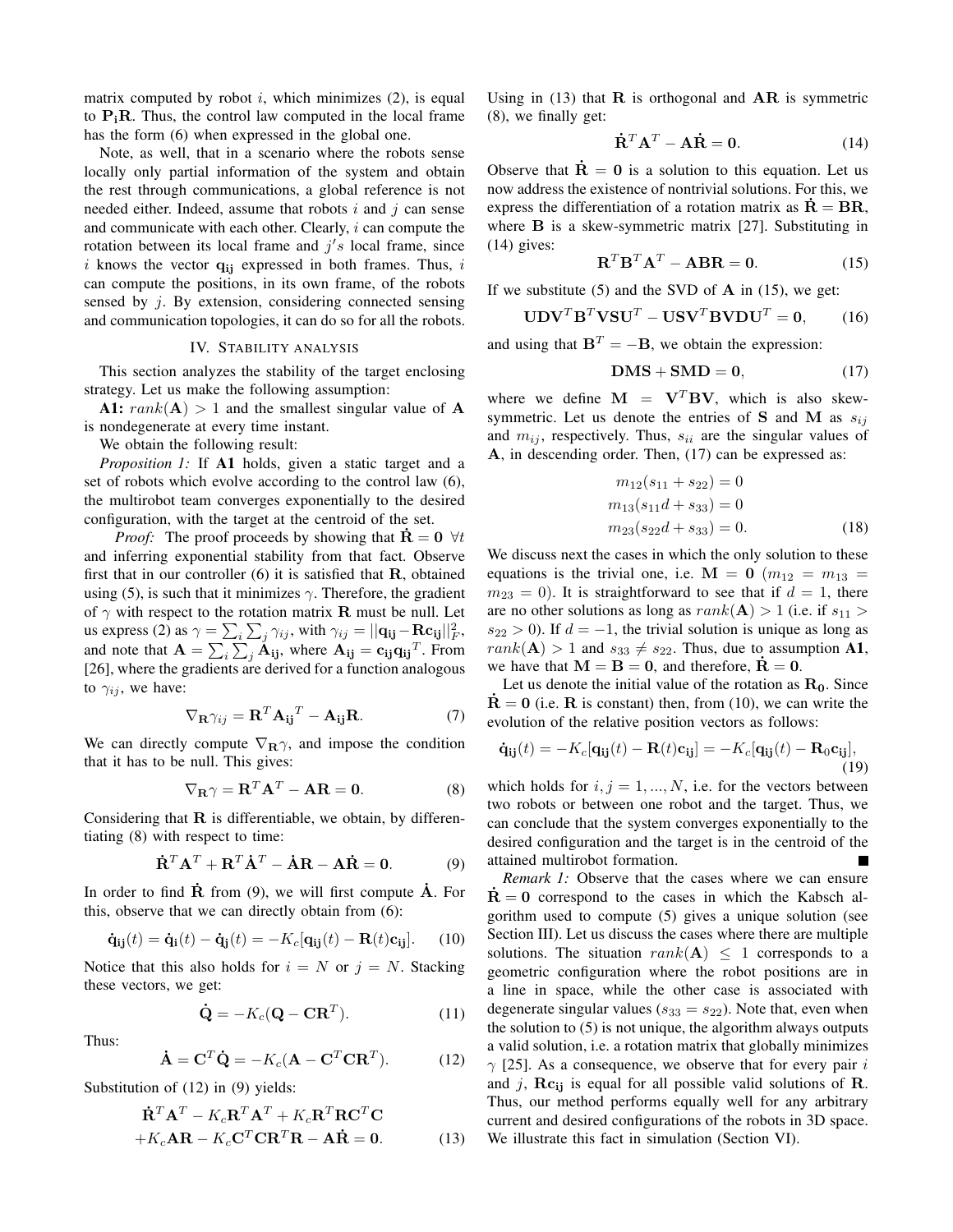#### V. METHOD PROPERTIES

We provide in this section a discussion of a number of relevant issues concerning the proposed control method.

# A. Collision avoidance

The proposed controller allows to predict collisions. To illustrate this, notice that the predicted evolution of the vector between robots  $i$  and  $j$  at a given initial instant  $t_0$  has, from  $(19)$ , the following form:

$$
\mathbf{q_{ij}}(t) = \mathbf{q_{ij}}(t_0)e^{-K_c(t-t_0)} + \mathbf{R_0} \mathbf{c_{ij}} \left[ 1 - e^{-K_c(t-t_0)} \right]. \tag{20}
$$

Thus, we directly see that the vector q<sub>ij</sub> will become null at  $t = t_0 + \ln(2)/K_c$  if it holds that  $\mathbf{q_{ij}}(t_0)$  and  $\mathbf{R_0 c_{ij}}$  are parallel and lie on opposite sides of the coordinate origin. This is explicitly captured in the two following conditions:  $\mathbf{q_{ij}} \times \mathbf{R_0} \mathbf{c_{ij}} = \mathbf{0}$  and  $\mathbf{q_{ij}}^T \mathbf{R_0} \mathbf{c_{ij}} < 0$ . Every agent can evaluate these conditions for all other agents, and this predictive ability can facilitate the actual avoidance of the collisions. In practice, the geometry of the robots must be taken into account. If every robot is considered to be contained in a sphere of radius  $r$  centered in its coordinate origin, then a collision is predicted to occur if  $||\mathbf{q}_{ii}(t)|| \leq 2r$  at some t. Let us outline one possible simple strategy to actually avoid the collisions, either between robots or between one robot and the target. This could be done by modifying the control gain  $K_c$  temporarily for the robots that predict a future collision. The resulting gain imbalance among the robots would then modify the rotation matrix computed by the group, which would in turn change the robots' trajectories and thus allow the collision to be avoided.

#### **B.** Connectivity maintenance

Consider a communications-based implementation of our approach, where the robots exchange their locally measured relative position information to gain global knowledge of the group. Then, the robots form a networked system, which we can model through a graph  $\mathcal{G}_c = (\mathcal{V}, \mathcal{E}_c)$ . The edges  $\mathcal{E}_c$ express the presence or absence of a direct communication link between every pair of nodes (associated to robots) in  $V$ . It is typical to use a proximity-based graph model [1], i.e. one where an edge exists between two robots if the distance that separates them is less than a given threshold. Assuming this model, let us define an initial graph  $\mathcal{G}_c^0 = (\mathcal{V}, \mathcal{E}_c^0)$  and a connected, desired graph  $\mathcal{G}_c^d = (\mathcal{V}, \mathcal{E}_c^d)$ , considering the inter-robot distances in the initial and desired configurations, respectively. In particular, we define a communication radius  $R$  as the threshold for these proximity-based graphs. We assume the robots' sensing ranges are sufficient to ensure that the control task is fulfilled if  $\mathcal{G}_c$  remains connected (e.g. considering a sensing graph,  $\mathcal{G}_s$ , equal to  $\mathcal{G}_c$ ). Let us also disregard the effects in the control of the time delays associated with multi-hop communications in the network. This is a reasonable assumption considering that the number of robots in the system is typically small. Then, from equation (20), it is straightforward to find that the distance between every pair of robots at any instant satisfies:

$$
||\mathbf{q_{ij}}(t)|| \le \max(||\mathbf{q_{ij}}(t_0)||, ||\mathbf{c_{ij}}||), \tag{21}
$$

where  $||c_{ii}||$  is the desired distance between the pair. Assume that  $\mathcal{G}_c^0$  is a supergraph of  $\mathcal{G}_c^d$ , i.e.  $\mathcal{E}_c^d \subseteq \mathcal{E}_c^0$ . Thus, for every pair of robots such that  $\{i, j\} \in \mathcal{E}_c^d$ , it holds that  $||\mathbf{q_{ij}}(t_0)|| <$ R and  $||c_{ij}|| < R$ . Therefore, none of the edges in  $\mathcal{G}_c^d$  are lost throughout the control execution, which guarantees that connectivity is maintained in the assumed scenario.

### C. Formation stabilization

The proposed method can be used for standard formation stabilization tasks, by simply removing from the control law the dependencies on the target. Observe that (6) can be written as follows:

$$
\dot{\mathbf{q}}_{\mathbf{i}} = K_c \left[ \sum_j \mathbf{q}_{\mathbf{j} \mathbf{i}} + \mathbf{q}_{\mathbf{N} \mathbf{j}} - \mathbf{R} (\sum_j \mathbf{c}_{\mathbf{j} \mathbf{i}} + \mathbf{c}_{\mathbf{N} \mathbf{j}}) \right].
$$
 (22)

Keeping only the inter-robot vectors measured by  $i$ , we can define the following control law:

$$
\dot{\mathbf{q}}_{\mathbf{i}} = K_c \left[ \sum_j \mathbf{q}_{\mathbf{j}\mathbf{i}} - \mathbf{R} \sum_j \mathbf{c}_{\mathbf{j}\mathbf{i}} \right],\tag{23}
$$

where now the sums are for  $j = 1, ..., N - 1$ . It can be shown that this control law follows the negative gradient of  $\gamma$  with respect to  $q_i$ . Thus, it brings the multirobot team to any arbitrarily specified configuration. Since (10) also holds when using (23), the convergence is exponential. An important advantage of this approach is that it does not require a global reference frame, which differentiates our method from existing formation stabilization works using relative position measurements.

## VI. SIMULATIONS

This section presents results from simulations to illustrate the performance of the presented method. In the first example, a team of six robots is considered, and the desired configuration is an octahedron. The target in 3D space is static. Figure 1 illustrates how the robots converge exponentially to the desired configuration while enclosing the target. Observe that the 3D rotation of the enclosing multirobot configuration is arbitrary. The norms of the velocities of the robots, shown in Fig. 2, exhibit an exponential decay, as theoretically expected. We illustrate in Fig. 3 how the behavior of the inter-robot distances satisfies the equation (21), a fact that can be exploited so as to guarantee connectivity maintenance for the system (Section V-B). To illustrate that the performance of our method does not depend on the geometry (current or desired) of the robotic team's configuration, we show in Fig. 4 the results from an example in which the robots are initially on a plane and the desired configuration is a straight line with the target at its center.

Although we assumed thus far that the target was stationary, we observe that the proposed method can accommodate a scenario where the target moves. The multirobot system will be able to keep it enclosed as long as the maximum velocity achievable by the target is small compared to the maximum velocity achievable by the robots. The robots' ability to track the target's motion can be adjusted with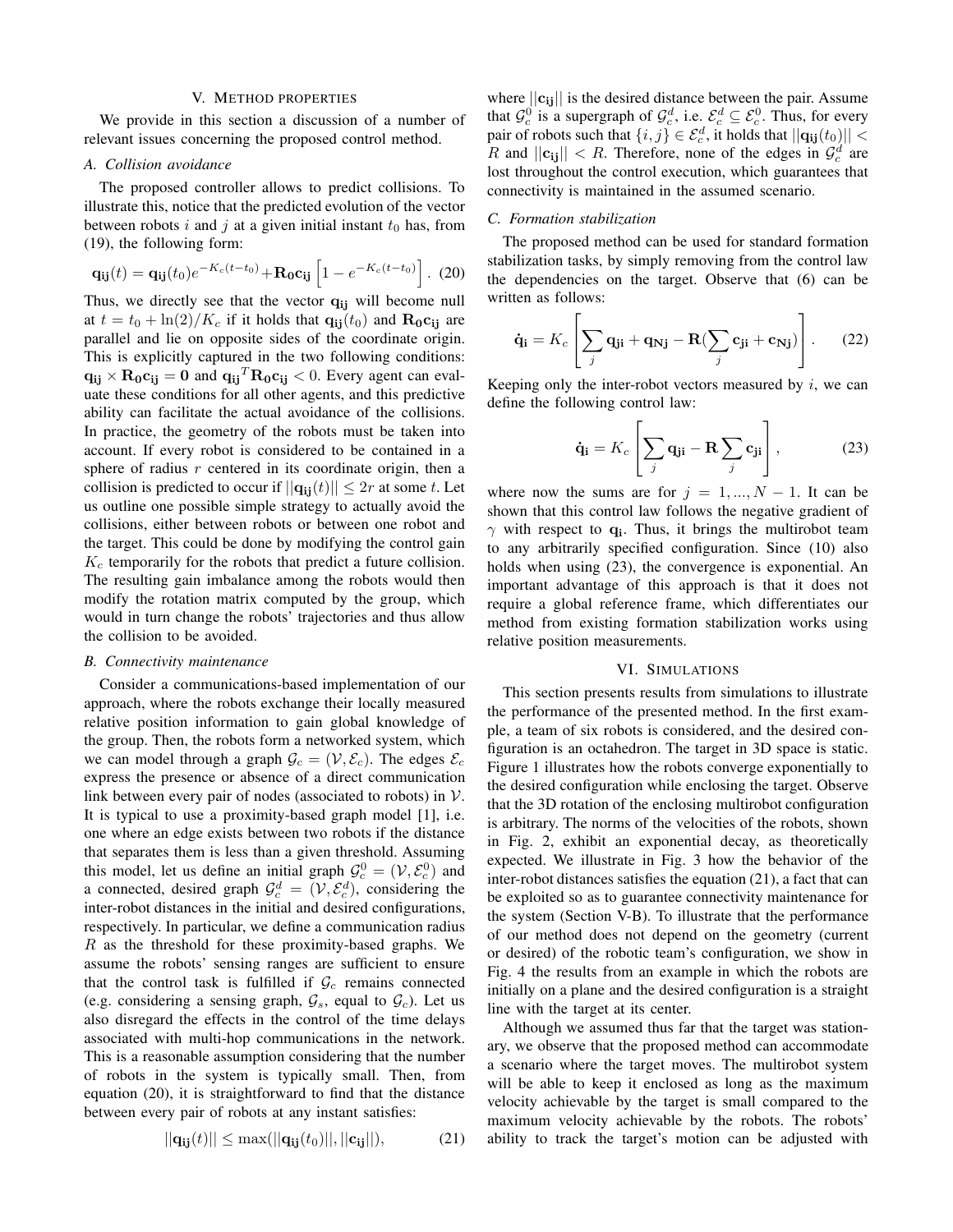

Fig. 1. Robot paths from arbitrary initial positions (circles) to the positions in an octahedron-shaped enclosing formation (stars) of a target (cross) situated at coordinates (2,1,0).



Fig. 2. Velocity norms for the octahedron-shaped configuration.



Fig. 3. Inter-robot distances for the octahedron-shaped configuration.



Fig. 4. Robot paths for four robots lying initially on a plane and forming a straight-line configuration centered on the target, showing the initial (circles) and final (stars) robot positions and the target position (cross).



Fig. 5. Robot paths from arbitrary initial positions (circles) to a enclosing, cube-shaped formation (stars) of a target (cross) moving in a slowly varying sinusoidal fashion (thick line).

the gain  $K_c$ . We illustrate this behavior with a simulation example where a team of eight robots is considered and the desired configuration is a cube. The target in 3D space follows a slowly varying sinusoidal motion pattern. Figure 5 shows how the robots are able to track the motion of the target and keep it enclosed while approximately maintaining the desired configuration. Observe again that the 3D rotation of the multirobot configuration is arbitrary. The cost function  $\gamma$ , shown in Fig. 6, displays a non-vanishing error, since the specified geometric configuration is not attained exactly due to the persistent motion of the target. In addition, the robot velocities depicted in the same figure show how the robots track the target's motion. Notice that if the target is a friendly agent (as occurs in escorting missions), it may be able to communicate its velocity to the robots. In that case, it is straightforward in our method to subtract this velocity from the control law so that the target is always kept in the centroid of the multirobot formation.

Finally, we present, for illustration purposes, the results from an example where the robots maintain the enclosing of